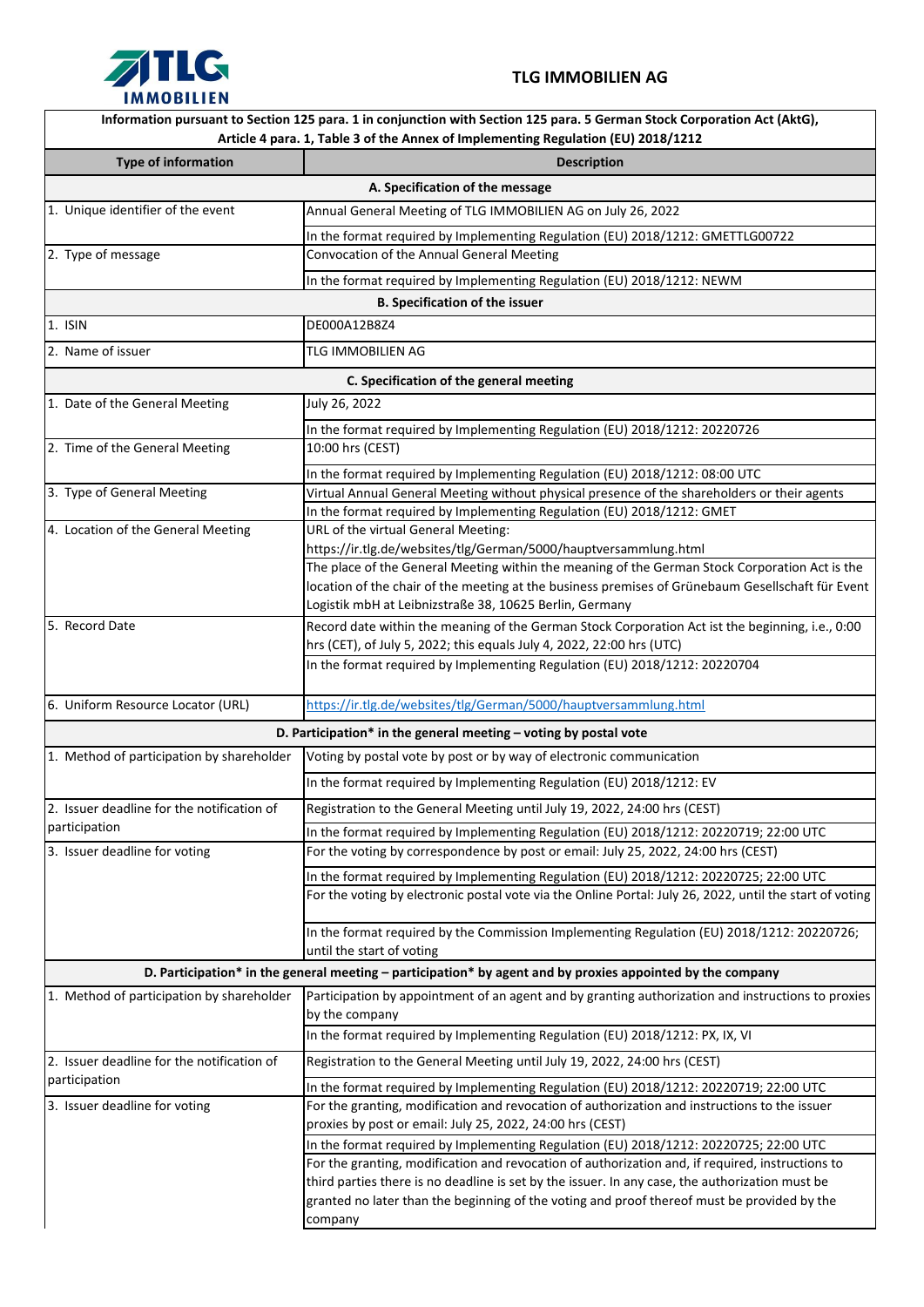|                                                       | In the format required by Implementing Regulation (EU) 2018/1212: 20220726; until the start of<br>voting                                                                                                                                                                                                           |
|-------------------------------------------------------|--------------------------------------------------------------------------------------------------------------------------------------------------------------------------------------------------------------------------------------------------------------------------------------------------------------------|
|                                                       | E. Agenda - agenda item 1                                                                                                                                                                                                                                                                                          |
| 1. Unique identifier of the agenda item               | $\mathbf{1}$                                                                                                                                                                                                                                                                                                       |
| 2. Title of the agenda item                           | 1. Presentation of the adopted annual financial statements and the consolidated financial<br>statements as at December 31, 2021 approved by the Supervisory Board, the management<br>reports for the company and the company's group, including the report of the Supervisory Board<br>for the 2021 financial year |
| 3. Uniform Resource Locator (URL) of the<br>materials | https://ir.tlg.de/websites/tlg/German/5000/hauptversammlung.html                                                                                                                                                                                                                                                   |
| 4. Vote                                               | None                                                                                                                                                                                                                                                                                                               |
|                                                       | In the format required by Implementing Regulation (EU) 2018/1212:                                                                                                                                                                                                                                                  |
| 5. Alternative voting options                         | N/A                                                                                                                                                                                                                                                                                                                |
|                                                       | In the format required by Implementing Regulation (EU) 2018/1212:                                                                                                                                                                                                                                                  |
|                                                       | E. Agenda - agenda item 2                                                                                                                                                                                                                                                                                          |
| 1. Unique identifier of the agenda item               | $\overline{2}$                                                                                                                                                                                                                                                                                                     |
| 2. Title of the agenda item                           | Resolution on the appropriation of net retained profit of TLG IMMOBILIEN AG for the 2021<br>financial year                                                                                                                                                                                                         |
| 3. Uniform Resource Locator (URL) of the<br>materials | https://ir.tlg.de/websites/tlg/German/5000/hauptversammlung.html                                                                                                                                                                                                                                                   |
| 4. Vote                                               | <b>Binding vote</b>                                                                                                                                                                                                                                                                                                |
|                                                       | In the format required by Implementing Regulation (EU) 2018/1212: BV                                                                                                                                                                                                                                               |
| 5. Alternative voting options                         | Vote in favor, vote against, abstention                                                                                                                                                                                                                                                                            |
|                                                       | In the format required by Implementing Regulation (EU) 2018/1212: VF, VA, AB                                                                                                                                                                                                                                       |
|                                                       | E. Agenda - agenda item 3                                                                                                                                                                                                                                                                                          |
| 1. Unique identifier of the agenda item               | 3                                                                                                                                                                                                                                                                                                                  |
| 2. Title of the agenda item                           | Resolution on the exoneration of the members of the Management Board for the 2021 financial<br>year                                                                                                                                                                                                                |
| 3. Uniform Resource Locator (URL) of the<br>materials | https://ir.tlg.de/websites/tlg/German/5000/hauptversammlung.html                                                                                                                                                                                                                                                   |
| 4. Vote                                               | <b>Binding vote</b>                                                                                                                                                                                                                                                                                                |
|                                                       | In the format required by Implementing Regulation (EU) 2018/1212: BV                                                                                                                                                                                                                                               |
| 5. Alternative voting options                         | Vote in favor, vote against, abstention                                                                                                                                                                                                                                                                            |
|                                                       | In the format required by Implementing Regulation (EU) 2018/1212: VF, VA, AB                                                                                                                                                                                                                                       |
|                                                       | E. Agenda - agenda item 4                                                                                                                                                                                                                                                                                          |
| 1. Unique identifier of the agenda item               | 4                                                                                                                                                                                                                                                                                                                  |
| 2. Title of the agenda item                           | Resolution on the exoneration of the members of the Supervisory Board for the 2021 financial<br>year                                                                                                                                                                                                               |
| 3. Uniform Resource Locator (URL) of the<br>materials | https://ir.tlg.de/websites/tlg/German/5000/hauptversammlung.html                                                                                                                                                                                                                                                   |
| 4. Vote                                               | <b>Binding vote</b>                                                                                                                                                                                                                                                                                                |
|                                                       | In the format required by Implementing Regulation (EU) 2018/1212: BV                                                                                                                                                                                                                                               |
| 5. Alternative voting options                         | Vote in favor, vote against, abstention                                                                                                                                                                                                                                                                            |
|                                                       | In the format required by Implementing Regulation (EU) 2018/1212: VF, VA, AB                                                                                                                                                                                                                                       |
|                                                       | E. Agenda - agenda item 5                                                                                                                                                                                                                                                                                          |
| 1. Unique identifier of the agenda item               | 5                                                                                                                                                                                                                                                                                                                  |
| 2. Title of the agenda item                           | Resolution on the appointment of the auditor of the annual and consolidated financial statements<br>as well as the auditor for the auditor's review, if any, of additional interim financial information                                                                                                           |
| 3. Uniform Resource Locator (URL) of the<br>materials | https://ir.tlg.de/websites/tlg/German/5000/hauptversammlung.html                                                                                                                                                                                                                                                   |
| 4. Vote                                               | <b>Binding vote</b>                                                                                                                                                                                                                                                                                                |